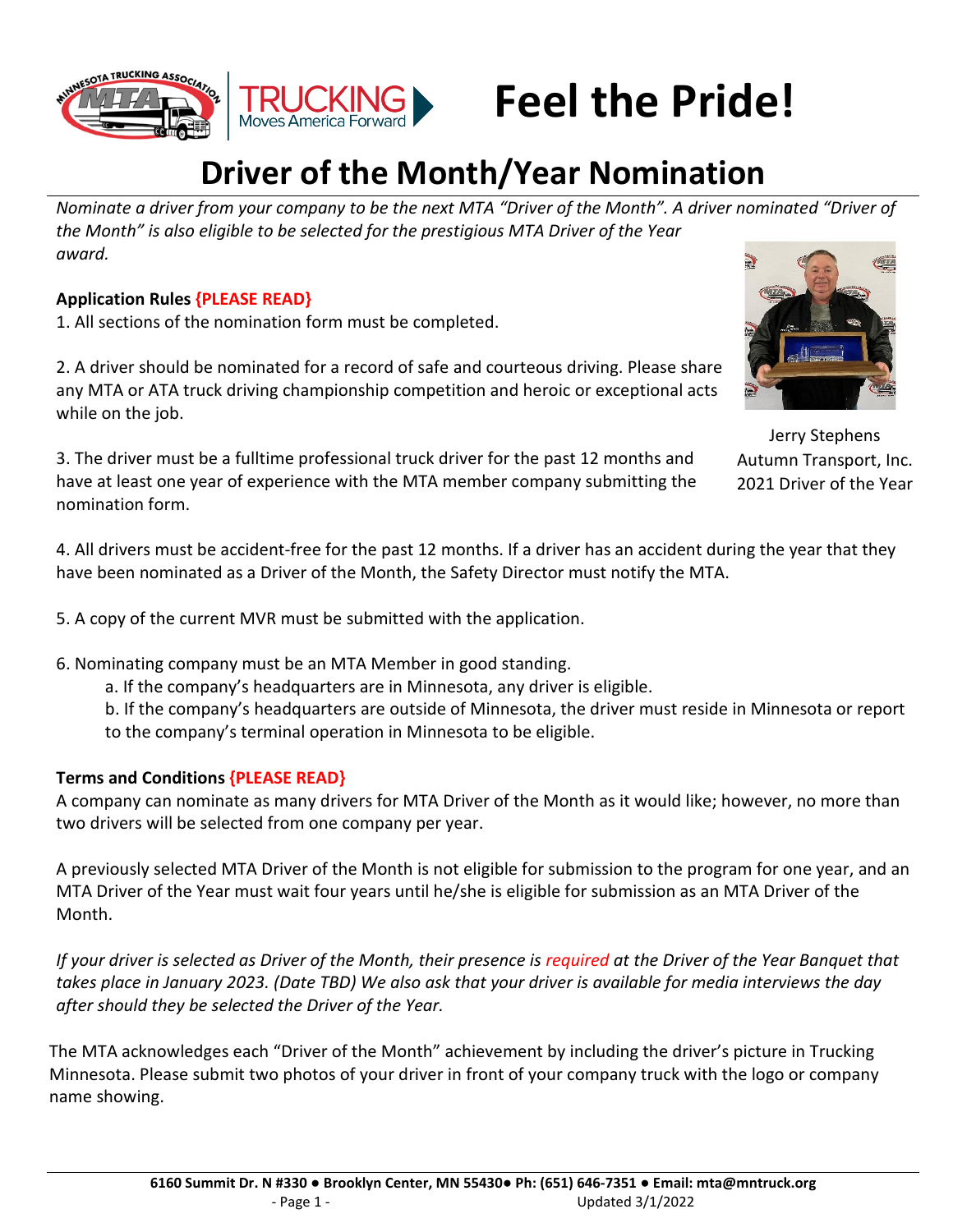|  | <b>DRIVER INFORMATION</b>                                     |                                                                                                                                                                                                                                                                                                            |  |  |  |  |  |
|--|---------------------------------------------------------------|------------------------------------------------------------------------------------------------------------------------------------------------------------------------------------------------------------------------------------------------------------------------------------------------------------|--|--|--|--|--|
|  |                                                               |                                                                                                                                                                                                                                                                                                            |  |  |  |  |  |
|  |                                                               |                                                                                                                                                                                                                                                                                                            |  |  |  |  |  |
|  |                                                               |                                                                                                                                                                                                                                                                                                            |  |  |  |  |  |
|  |                                                               |                                                                                                                                                                                                                                                                                                            |  |  |  |  |  |
|  |                                                               |                                                                                                                                                                                                                                                                                                            |  |  |  |  |  |
|  | <b>CARRIER INFORMATION</b>                                    |                                                                                                                                                                                                                                                                                                            |  |  |  |  |  |
|  |                                                               |                                                                                                                                                                                                                                                                                                            |  |  |  |  |  |
|  |                                                               |                                                                                                                                                                                                                                                                                                            |  |  |  |  |  |
|  |                                                               |                                                                                                                                                                                                                                                                                                            |  |  |  |  |  |
|  |                                                               |                                                                                                                                                                                                                                                                                                            |  |  |  |  |  |
|  |                                                               |                                                                                                                                                                                                                                                                                                            |  |  |  |  |  |
|  | <b>DRIVER BACKGROUND</b>                                      |                                                                                                                                                                                                                                                                                                            |  |  |  |  |  |
|  | time.                                                         | 1. Date Began Driving Professionally ____/____/_____ 2. Date Began Present Employment\Contract ____/____/____<br>3. Total Number of Years Driving a CMV (Current and Past Employers)*<br>*Do not count gaps between employers or time spent in a job that was non-driving - Only actual verifiable driving |  |  |  |  |  |
|  |                                                               | 4. Total Miles Driven (OTR) or Hours Driven (City Driver) in Previous Calendar Year                                                                                                                                                                                                                        |  |  |  |  |  |
|  |                                                               |                                                                                                                                                                                                                                                                                                            |  |  |  |  |  |
|  | 6. Career Miles Driven (OTR) or Hours Driven (City Driver) ** | **NOTE: The National Safety Council formula of 25,000 city hours = 1 million road miles will be used for mileage<br>evaluations. A City/Local Driver traditionally stays within a 100-mile radius. Use combination of both if needed.                                                                      |  |  |  |  |  |
|  |                                                               | 7. Class of Vehicle: Sleeper 3-Axle 4-Axle 5-Axle Twins Straight Truck                                                                                                                                                                                                                                     |  |  |  |  |  |
|  |                                                               | 8. Type of Equipment: Reefer Van Grain End/Belly Dump Tanker Flat Other                                                                                                                                                                                                                                    |  |  |  |  |  |
|  | 9. Type of Driver: Local Team Regional Haul Long Haul         |                                                                                                                                                                                                                                                                                                            |  |  |  |  |  |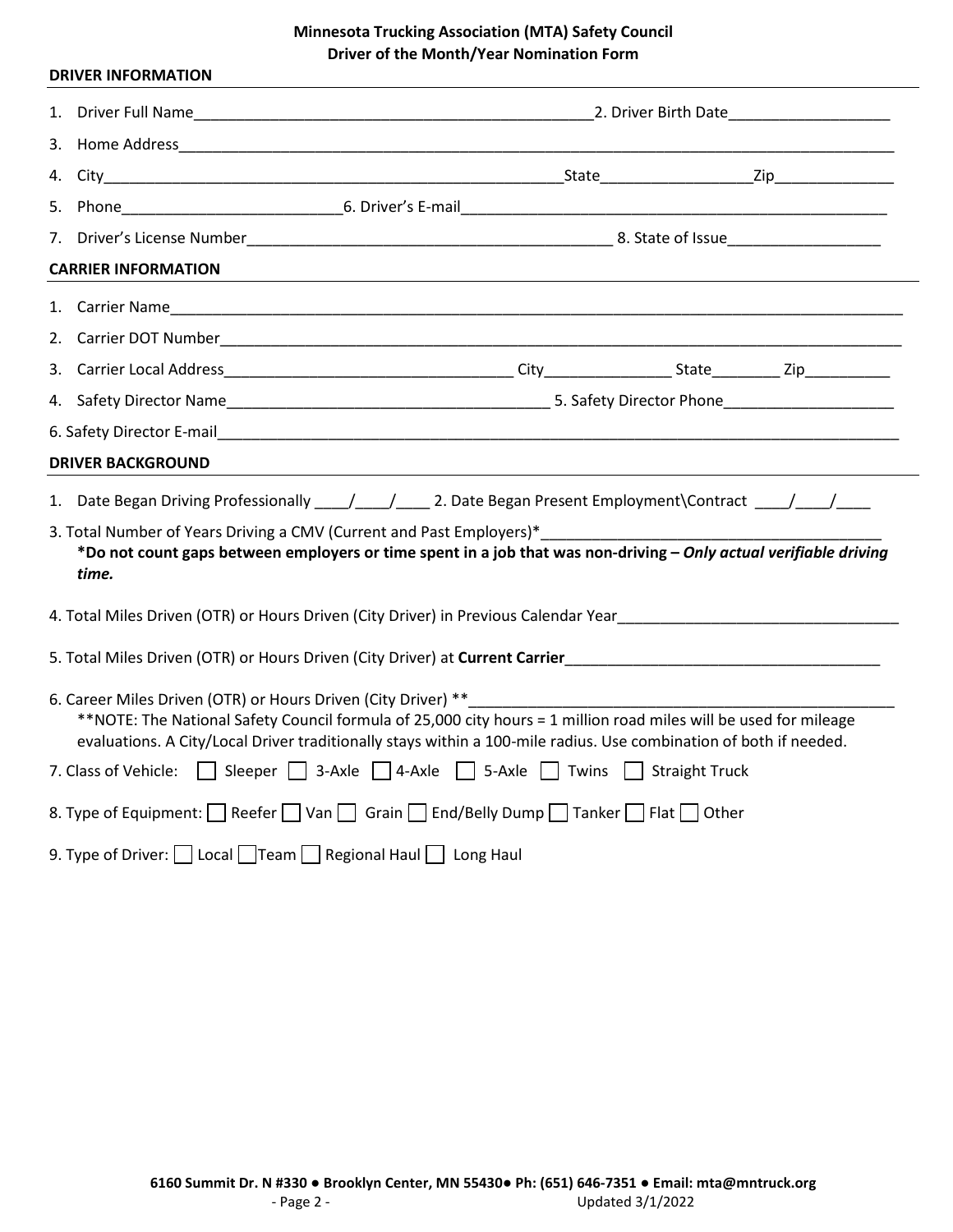## **DRIVER SAFETY HISTORY** (To be completed by the Safety Director)

1. List all preventable and non-preventable (DOT and non-DOT recordable) accidents at past and current carriers (Use extra paper if needed).

| <b>Date</b> | Preventable? | Injuries/Deaths?   State | <b>Description</b> |
|-------------|--------------|--------------------------|--------------------|
|             | l No<br>Yes  | Yes<br>No                |                    |
|             | ' No<br>Yes  | Yes<br>No                |                    |

**Please Note:** Additional information may be required regarding any accidents.

2. List all traffic violations for the last five years, and all serious violations for the last ten-years (both CMV & personal vehicle). List any alcohol/drug related violations that have **ever** (CMV & personal) been received (use extra paper if needed).

| <b>Date</b> | <b>State</b> | Violation (if speeding, show rate of speed) |  |  |
|-------------|--------------|---------------------------------------------|--|--|
|             |              |                                             |  |  |
|             |              |                                             |  |  |

3. List all DOT inspection violations for the last three years – both driver and equipment violations (use extra paper if needed).

| Date | <b>State</b> | <b>Violation</b> | (Was the violation an Out-of-Service violation?) | <b>Citation</b> |     |
|------|--------------|------------------|--------------------------------------------------|-----------------|-----|
|      |              |                  |                                                  | Yes             | No  |
|      |              |                  |                                                  | Yes             | No  |
|      |              |                  |                                                  | Yes             | No  |
|      |              |                  |                                                  | Yes             | No  |
|      |              |                  |                                                  | Yes             | No. |

4. List all safety awards received (including Driver of Month/Year and Truck Driving Championships placement).

5. List classes/seminars for driver or vehicle safety that has been attended within the past five years (not including routine weekly/monthly company safety meetings).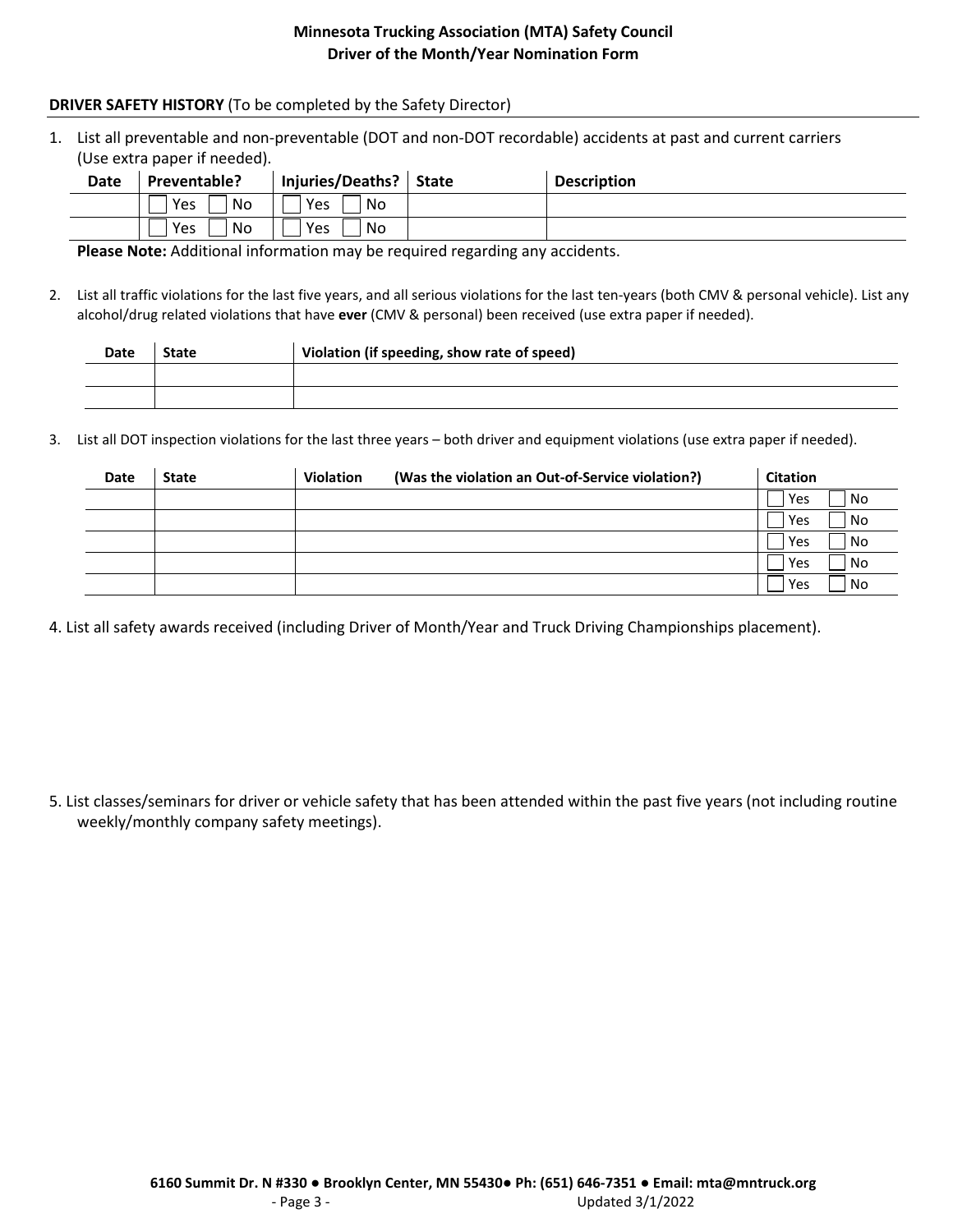6. List any reported acts of courtesy or heroism on/off highway (attach validation letter).

7. Explain why this driver would make a good Minnesota Driver of the Month/Year. **Please be as specific as possible.**

8. Please list any current and past industry related events that the driver has volunteered for. (I.E. Special Olympics Truck Convoy, judge for MTA Truck Driving Championships, MTA Trucks & Toys, etc.